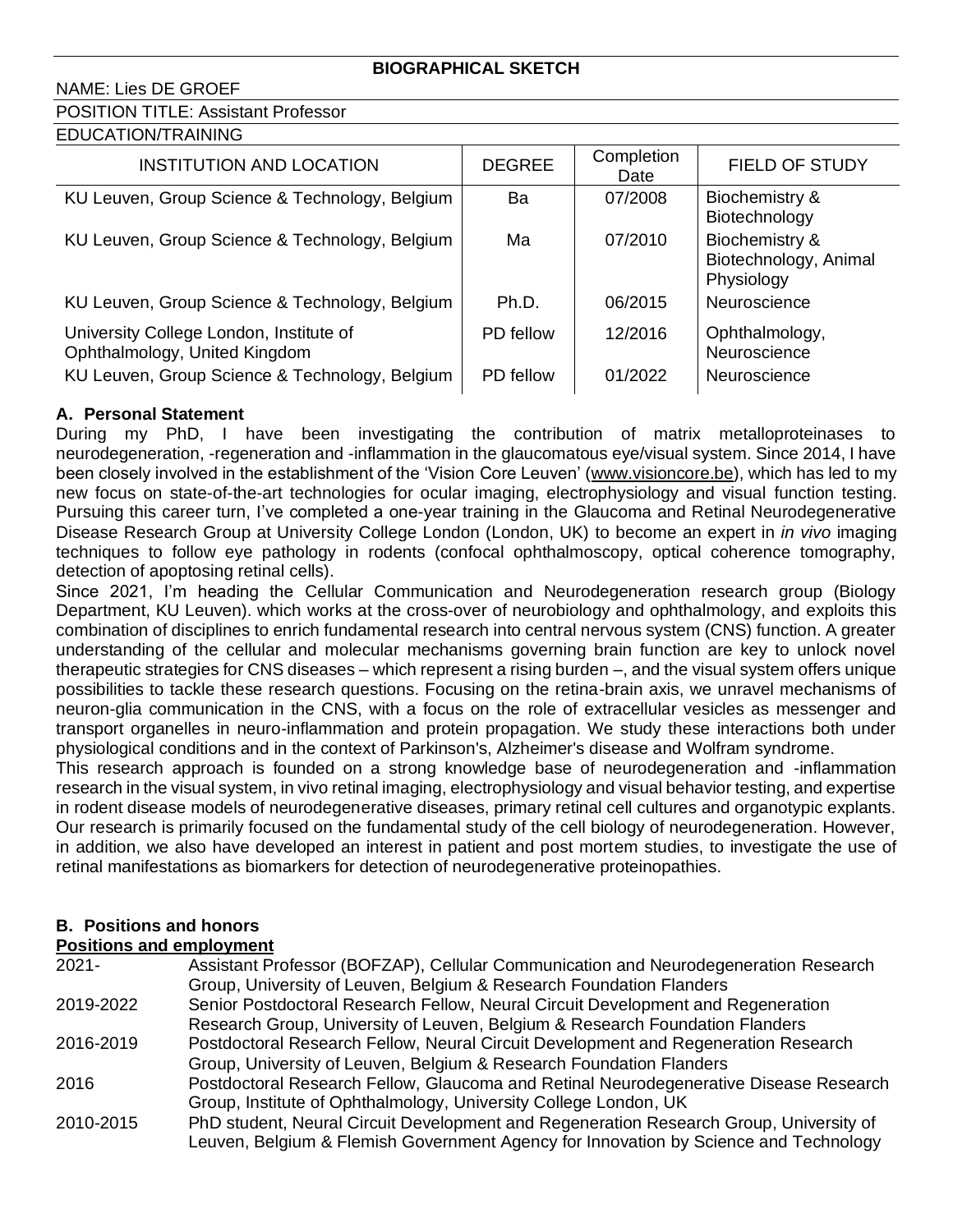## **Other experience and Professional Memberships**

- Review Editor, Frontiers in Neuroscience, Neurodegeneration Section; Guest Editor, International Journal of Molecular Sciences, special issue "Molecular Mechanisms of Neural Circuit Development and Regeneration"; Solicited Reviewer for various journals (Acta Neuropathologica, Investigative Ophthalmology and Visual Science, Experimental Eye Research, BMC Ophthalmology, Neural Regeneration Research, Scientific Reports); Reviewer, UK Medical Research Council
- Founding member of "The Eye as a Biomarker for AD" Professional Interest Area, Alzheimer's Association International Society to Advance Alzheimer's Research and Treatment (ISTAART); Member of Retinal ganglion cell Repopulation, Stem cell Transplantation, and Optic nerve Regeneration (RReSTORe) consortium (RReSTORe)
- Member of PhD jury of Drs. Charline Borghgraef (KU Leuven), Emma Coninckx (KU Leuven), Charysse Vandendriessche (UGent)
- Member of the organizing committee of the bi-annual Synuclein Meeting, Leuven, Belgium (2022); Organizer and moderator of special interest symposia, Meeting of the European Association for Vision and Eye Research, France (2017 & 2018)
- Lecturer "Science Communication", "Animal Physiology", "Integrated practical course molecular techniques in functional research", KU Leuven, Belgium
- Member of the Faculty Council, Faculty of Sciences, KU Leuven; Departmental Council, Department of Biology, KU Leuven; Vesalius museum workgroup, KU Leuven; PRICe (Mapping the Perception of Research Integrity Culture at KU Leuven) workgroup, KU Leuven.

Member of the Belgian Society for Extracellular Vesicles (BESEV), International Society for Extracellular Vesicles (ISEV), European Association for Vision and Eye Research (EVER), Association of Research in Vision and Ophthalmology (ARVO), Society for Neuroscience (SfN), Alzheimer's Association International Society to Advance Alzheimer's Research and Treatment (ISTAART).

## **Honors and awards**

| 2020          | Alzheimer's Research Foundation (SAO-FRA), pilot research grant for junior researchers                                                                                                         |
|---------------|------------------------------------------------------------------------------------------------------------------------------------------------------------------------------------------------|
| 2016          | Research Foundation Flanders, travel grant for a research stay abroad (for stay at UCL)                                                                                                        |
| 2016          | Awarded by the Fund for Research in Ophthalmology, prize Ligue Braille                                                                                                                         |
| 2015          | Alumni of Botany and Zoology of KU Leuven, triennial prize for most outstanding PhD thesis<br>in Biology                                                                                       |
| $2012 - 2018$ | Travel grants from Research Foundation Flanders and Academische Stichting Leuven to<br>attend international scientific meetings (Honolulu, USA; Washington, USA; Denver, USA;<br>Nice, France) |
| 2011          | First prize awarded by the Fund for Research in Ophthalmology                                                                                                                                  |
| 2010          | Royal Flemish Society for Chemistry, award for most commendable graduating biochemistry<br>student                                                                                             |

# **C. Contributions to Science**

## **I.** Retinal manifestations of Parkinson's disease

I consider my major achievement thus far the setting-up of my autonomous research program, focused on alphasynucleinopathy in the retina/visual system. Although still under the umbrella of the Neural Circuit Development and Regeneration research group, I've set up a research line that is fully independent from that of my PhD promotor. From a scientific point of view, the paper by Normando *et al*., to which I contributed during my postdoctoral fellowship at University College London, was groundbreaking in that it was the first to show retinal alterations in an experimental animal model of Parkinson's disease. Later papers of mine, including the Acta Neuropathologica paper by Veys *et al*., further added to this research line and have helped to establish myself in this field:

- − Normando, E.M., Davis, B.M., De Groef, L., Nizari, S., Turner, L.A., Ravindran, N., Pahlitzsch, M., Brenton, J., Malaguarnera, G., Guo, L., Somavarapu, S., Cordeiro, M.F. (2016). The retina as an early biomarker of neurodegeneration in a rotenone-induced model of Parkinson's disease: evidence for a neuroprotective effect of rosiglitazone in the eye and brain. Acta Neuropathologica Communications, 4 (86), 1-15.
- − Guo, L., Normando, E.M., Shah, P., De Groef, L.\*, Cordeiro, M.F.\* (2018). Oculo-visual abnormalities in Parkinson's disease: possible value as biomarkers. Movement Disorders, 33 (9), 1390-1406. (\*joint senior authors)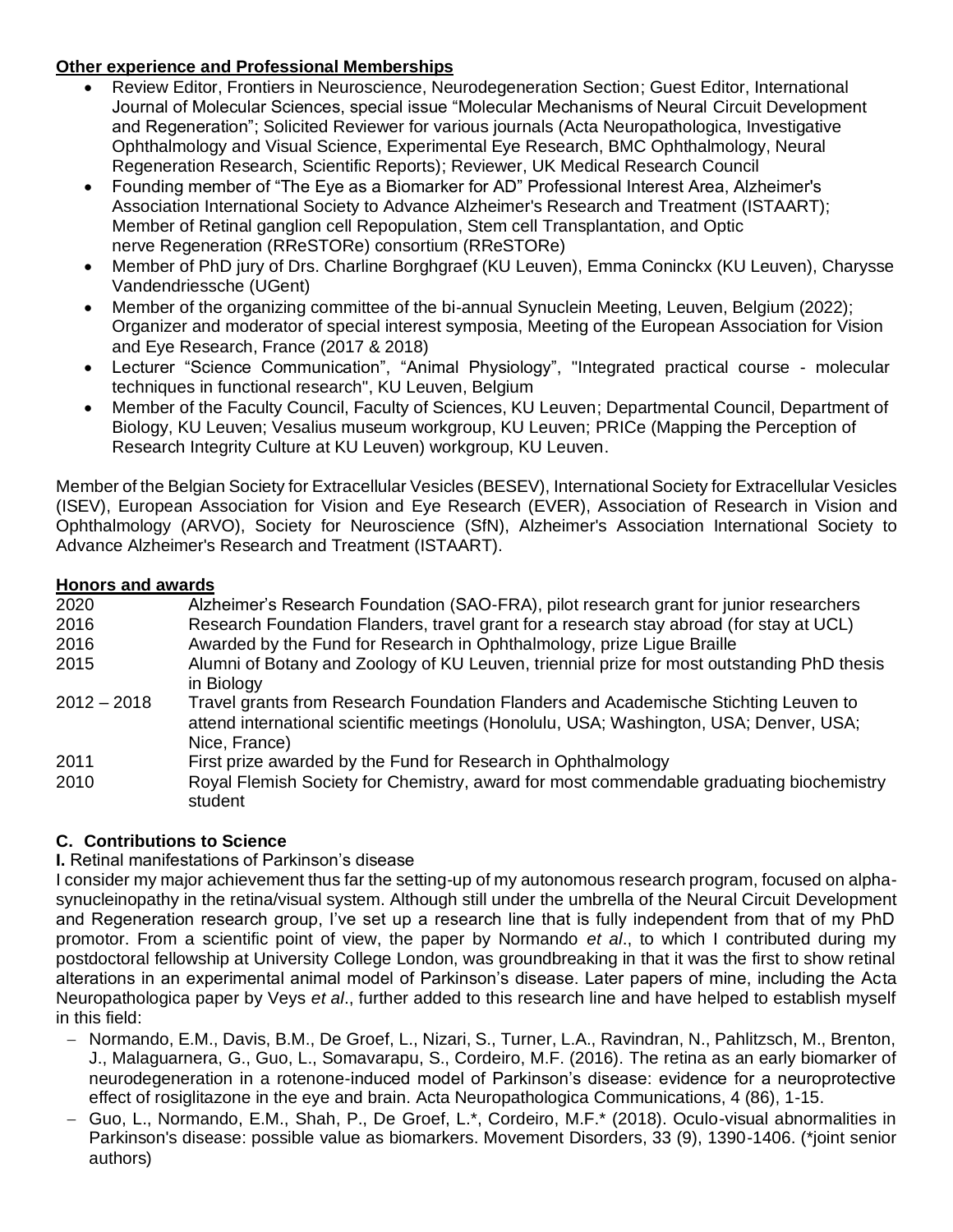- − Veys, L., Vandenabeele, M., Ortuño-Lizarán, I., Baekelandt, V., Cuenca, N., Moons, L., De Groef, L. (2019). Retinal alpha-synuclein deposits in Parkinson's disease patients and animal models. Acta Neuropathologica, 137 (3), 379-395.
- − Veys, L., Van houcke, J., Aerts, J., Van Pottelberge, S., Mahieu, M., Bousset, L., Melki, R., Moechars, D., De Muynck, L., De Groef, L. (2020) Absence of uptake and prion-like spreading of alpha-synuclein and tau after intravitreal injection of preformed fibrils. Frontiers In Aging Neuroscience 12, Art.No. 614587.
- − Veys, L., Devroye, J., Lefevere, E., Cools, L., Vandenabeele, M., De Groef, L. with De Groef, L. (corresp. author) (2021). Characterizing the Retinal Phenotype of the Thy1-h[A30P]α-syn Mouse Model of Parkinson's Disease. Frontiers In Neuroscience, 15, Art.No. 726476.

**II.** Retinal biomarkers for Alzheimer's diagnosis and research into its preclinical phase

The research paper by Vandenabeele *et al.* is one of my major achievements for two reasons. First, because it is the result of collaborative research in a consortium of national and international partners, with clinicians, scientists and engineers. Since 2016, I have been leading the preclinical mouse work for this project, and I was also (co-)responsible for research coordination and grant writing in this consortium. This led to the adoption of the project by the Mission lucidity initiative [\(https://www.missionlucidity.com/project/eye-window-brain-1\)](https://www.missionlucidity.com/project/eye-window-brain-1) and recent successful funding applications within 1) the EU Joint Programme – Neurodegenerative Disease Research and 2) the Global PhD Partnership KU Leuven-University of Melbourne. As such, it shows my experience with managing large, multi-partner projects. Second, this manuscript is an exemplification of the strengths of the retina as a model for CNS research. It showcases the quality and quantity of data that can be gathered using in vivo retinal imaging and electrophysiology, and the genericity of these findings (i.e., retinal disease manifestations mirroring those seen in the brain). We believe that this paper will have a large impact on the Alzheimer's research field, as it presents the first animal model for research into the pre-symptomatic, preclinical phase of Alzheimer's. Underscoring the high translational potential of this research, the imaging technology that I implemented during this study was later also used in a pilot clinical trial in AD patients:

- − Vandenabeele, M., Veys, L., Lemmens, S., Hadoux, X., Gelders, G., Serneels, L., Theunis, J., De Boever, P., Stalmans, I., De Strooper, B., Van Wijngaarden, P., Moons, L., De Groef, L. (2020) The APP NLGF mouse retina is a site for preclinical Alzheimer's disease diagnosis and research. Acta Neuropathologica Communications, 9, Art.No. 6.
- − Lemmens, S., Van Craenendonck, T., Van Eijgen, J., De Groef, L., Bruffaerts, R., Andrade de Jesus, D., Charle, W., Jayapala, M., Sunaric-Mégevand, G., Standaert, A., Theunis, J., Van Keer, K., Vandenbulcke, M., Moons, L., Vandenberghe, R., De Boever, P., Stalmans, I. (2020) Combination of snapshot hyperspectral retinal imaging and optical coherence tomography to identify Alzheimer's disease patients. Alzheimer's Research & Therapy, 12 (1), Art.No. 144.

**III.** Neuron-glia communication in the retina

A third achievement is one of my latest papers in Glia. In this study, which was founded on results that I gathered during my PhD and later, under my supervision, completed by PhD student E. Lefevere (co-promotor), we disentangled the complex interplay between neurons and glia at the blood-retinal barrier. It adds new evidence to the biological phenomenon of blood-retinal (or brain) barrier tightening, which – in contrast to the opposite process of disruption – is barely studied in the CNS and may be a missing link in our understanding of the physiology/pathology of the CNS neurovascular unit. This paper reflects my research focus on neuron-glia interactions in the CNS. In fact, it should be considered together with multiple others, including those that resulted from my PhD research (cfr. below for a selection). Together, they illustrate my broad expertise in neurodegeneration and -inflammation research in the mouse visual system, which forms the basis of my future research plans:

- − Lefevere E.\*, Salinas-Navarro M.\*, Andries L., Noterdaeme L., Etienne I., Van Wonterghem E., Davis BM., Van Bergen T., Vinkier S., Van Hove I., Movahedi K., Vandenbroucke RE., Moons, L.\*, De Groef L.\* (2020). Tightening the retinal glia limitans attenuates neuroinflammation after optic nerve injury. Glia, 68(12), 2643- 2660. (\*joint senior authors)
- − De Groef, L., Andries, L., Siwakoti, A., Geeraerts, E., Bollaerts, I., Noterdaeme, L., Etienne, I., Papageorgiou, A-P., Stalmans, I., Billen, J., West-Mays, J.A., Moons, G. (2016). Aberrant Collagen Composition of the Trabecular Meshwork Results in Reduced Aqueous Humor Drainage and Elevated IOP in MMP-9 Null Mice. Investigative Ophthalmology & Visual Science, 57 (14), 5984-5995.
- − De Groef, L.\*, Dekeyster, E.\*, Geeraerts, E., Lefevere, E., Stalmans, I., Salinas-Navarro, M., Moons, L. (2016). Differential visual system organization and susceptibility to experimental models of optic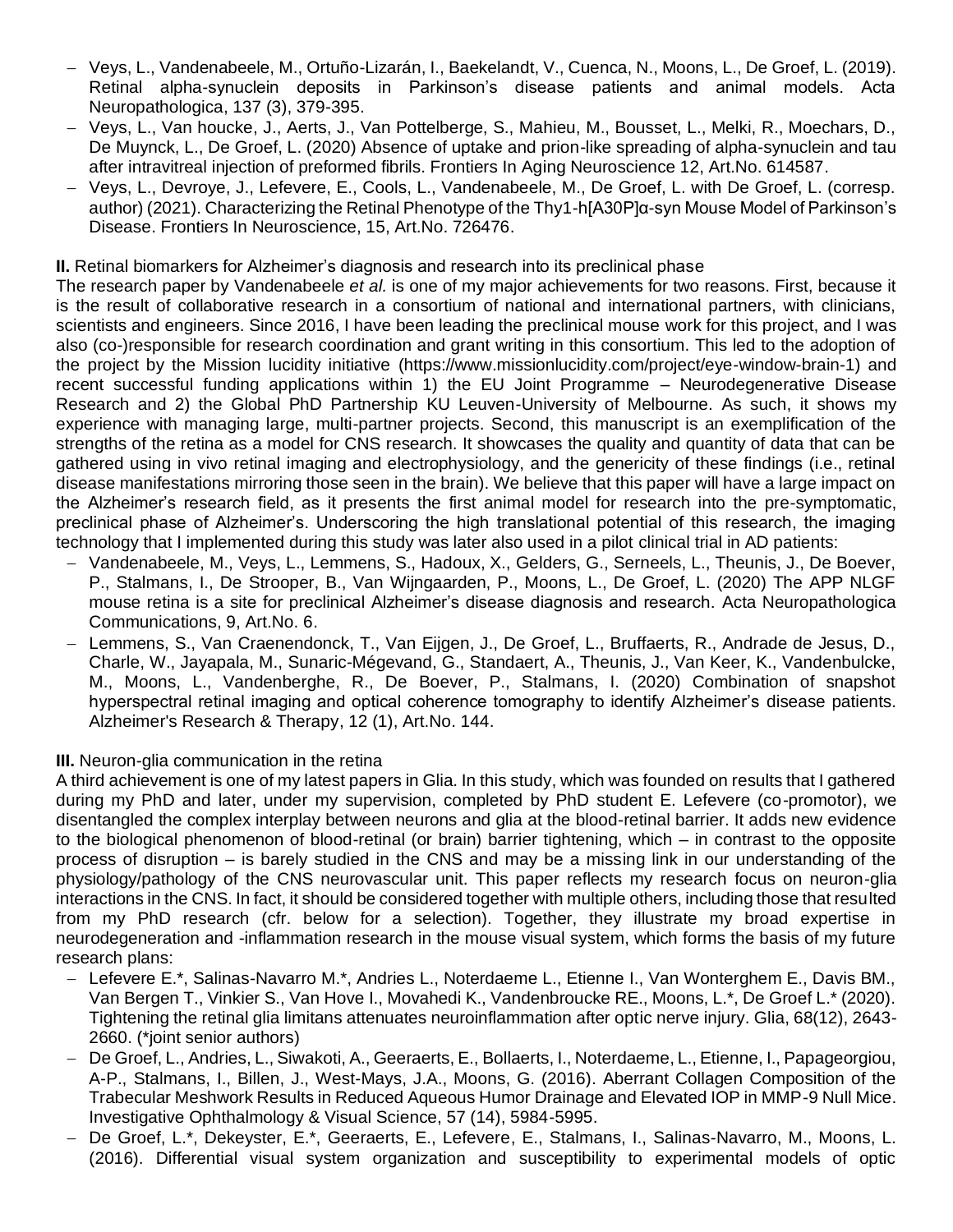neuropathies in three commonly used mouse strains. Experimental Eye Research, 145, 235-247. (\*joint first authors)

- − Dekeyster, E., Geeraerts, E., Buyens, T., Van Den Haute, C., Baekelandt, V., De Groef, L., Salinas-Navarro, M., Moons, L. (2015). Tackling Glaucoma from within the Brain: An Unfortunate Interplay of BDNF and TrkB. PLoS One, 10 (11), 1-28.
- − De Groef, L., Salinas Navarro, M., Van Imschoot, G., Libert, C., Vandenbroucke, R., Moons, L. (2015). Decreased TNF levels and improved retinal ganglion cell survival in MMP-2 null mice suggest a role for MMP-2 as TNF sheddase. Mediators of Inflammation, 2015 (2015).

**IV.** Image analysis tools to study retinal neurodegeneration and -inflammation

I published a series of papers (cfr. below) dedicated to the development and validation of image analysis methods to study retinal neurodegeneration and -inflammation, which are essential tools for the research that I'm conducting. The goal of these is to maximize the information extracted from microscopy images via a combination of classic imaging analysis techniques and advanced statistics and/or deep learning. All of these tools are freely available as user-friendly software, as part of my commitment to supporting open science. This research has been propelled by a collaboration with Dr. B. Davis, that I've initiated during my postdoctoral fellowship at University College London, and that still lasts up till today.

- − Davis, M.B., Guo, L., Ravindran, N., Shamsher, E., Baekelandt, V., Mitchell, H., Bharath, A.A., De Groef, L.\*, Cordeiro, M.F.\* (2020) Dynamic Changes in Cell Size and Corresponding Cell Fate After Optic Nerve Injury. Scientific Reports, 10 (1), Art.No. 21683.
- − Masin, L., Claes, M., Bergmans, S., Cools, L., Andries, L., Davis, B.M., Moons, L., De Groef, L. (2020) RGCode: a novel Retinal Ganglion Cell quantification tool based On DEep learning. Scientific Reports, 11 (702).
- − Davis, B.M., Salinas-Navarro, M., Cordeiro, M.F., Moons, L., De Groef, L. (2017). Characterizing microglia activation: a spatial statistics approach to maximize information extraction. Scientific Reports, 7, Art.No. 1576.
- − Geeraerts, E., Dekeyster, E., Gaublomme, D., Salinas Navarro, M., De Groef, L., Moons, L. (2016). A freely available semi-automated method for quantifying retinal ganglion cells in entire retinal flatmounts. Experimental Eye Research, 147, 105-113.

**V.** As a final achievement, I've chosen the scRNAseq study that I recently conducted, in collaboration with Oxurion NV (Leuven) and the Laboratory of Translational Genetics (VIB-KU Leuven). In this study, we specifically focused on the phenotypic changes in retinal macroglia in response to diabetic retinopathy and identified several subpopulations of astrocytes/Müller glia that specialize to perform distinct functions in the diabetic retina. As such, this study contributes to a better understanding of glia biology in the retina. Notably, this scRNAseq study was the first performed within the KU Leuven Biology department. Hence, besides my excellent relations with industry (here the biopharma company Oxurion), this paper shows my ability to adopt new technologies by engaging in collaborations with experts in different fields and my standing expertise in scRNAseq data analysis.

− Van Hove, I.\*, De Groef, L.\*, Boeckx, B., Modave, E., Hu, T., Beets, K., Etienne, I., Van Bergen, T., Lambrechts, D., Moons, L., Feyen, J., Porcu, M. (2020). Single-cell transcriptomics analysis of Akimba retina reveals cell type-specific insights into the pathology of diabetic retinopathy. Diabetologia, 63(10), 2235-2248. (\*joint first authors)

My scientific output consists of +55 papers and book chapters in peer-reviewed international journals. This work resulted in an h-index of 17 and a total of 728 citations (no self-citations; Web of Science; January 2022). For a complete publication list and an additional list of papers presented at international meetings please see: <https://lirias.kuleuven.be/cv?u=U0073996>

## **D. Research Support and Scholastic Performance Ongoing Research Support**

Alzheimer's Research Foundation (SAO-FRA) 2022 – 2024

"Hyperspectral retinal imaging as a novel diagnostic biomarker for Alzheimer's disease" Role: PI Goal: Preclinical and clinical research into retinal hyperspectral imaging for Alzheimer's diagnosis

# FWO fellowship to Drs. Lien Cools 2021 – 2025

"Unravelling the role of extracellular vesicles in Parkinson's pathogenesis: nano-organelles with mega impact?"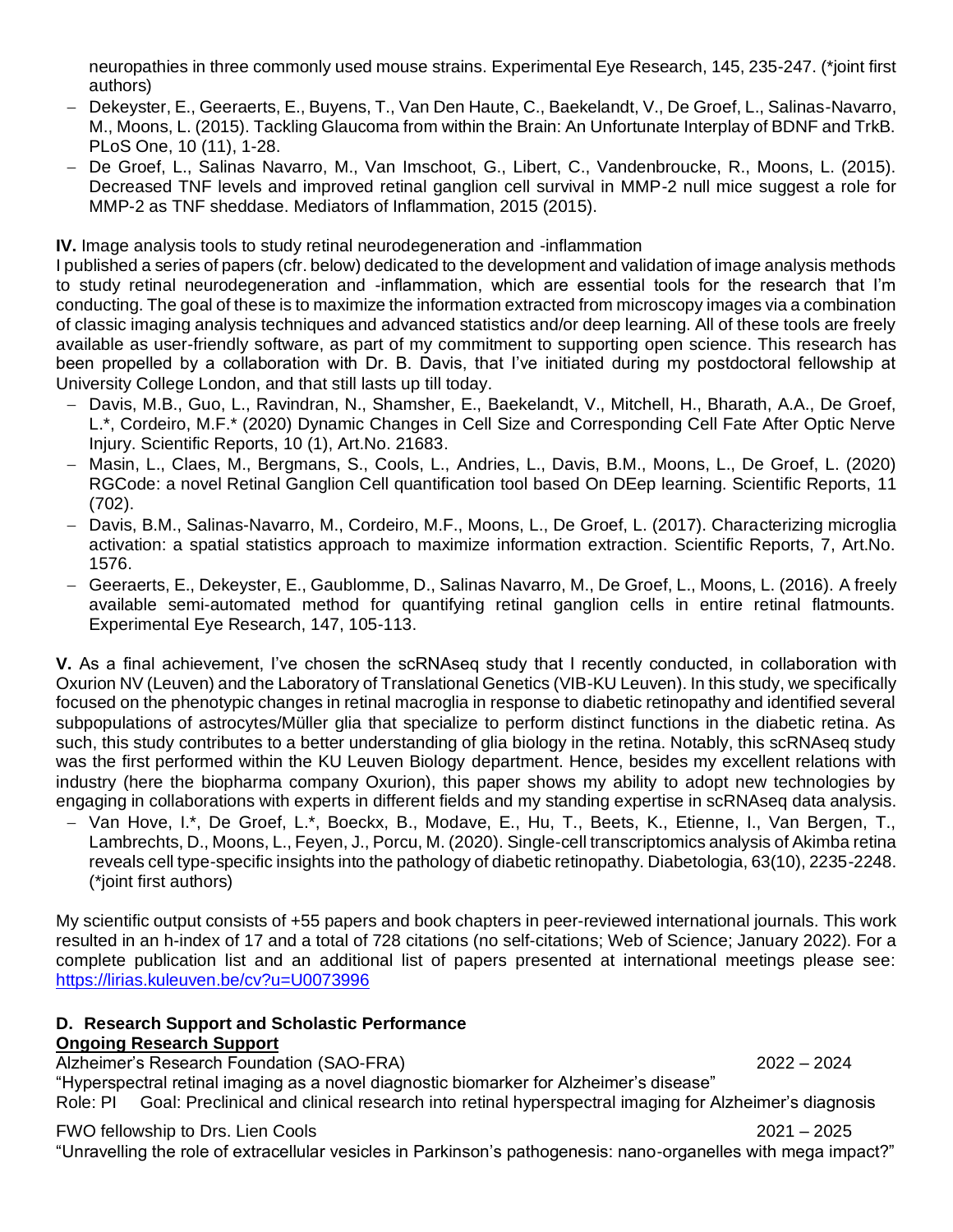| Role: Promotor Goal: Study the role of extracellular vesicles in neuroinflammation and protein<br>aggregation/propagation in Parkinson's disease                                                                                                                                                                            |               |
|-----------------------------------------------------------------------------------------------------------------------------------------------------------------------------------------------------------------------------------------------------------------------------------------------------------------------------|---------------|
| FWO SB fellowship to Drs. Karan Ahuja<br>"Unravelling neuron-glia interactions in Wolfram syndrome through optic nerve-on-chip and in vivo base<br>editing"                                                                                                                                                                 | $2021 - 2025$ |
| Role: Co-promotor<br>Goal: Understand the differential contribution of neurons versus glia to Wolfram<br>syndrome and develop a gene therapy                                                                                                                                                                                |               |
| C3/21/012<br><b>KU Leuven</b><br>"A killifish R&D platform for therapies improving healthy brain aging"<br>Role: co-PI Goal: Establish a research platform for gerontology research in vertebrates                                                                                                                          | $2021 - 2023$ |
| Research Foundation Flanders, project funding (G049321N)<br>"Cell-type-specific omics to understand cellular recycling in ageing"<br>Role: co-PI Goal: Study cellular recycling in ageing in C. elegans                                                                                                                     | $2021 - 2024$ |
| Global PhD Partnership KU Leuven - University of Melbourne (2 joint PhD projects)<br>"The eye as a window to the brain: tackling neurodegenerative disorders"<br>Goal: Preclinical and clinical research into retinal biomarkers for Alzheimer's diagnosis<br>Role: co-Pl                                                   | $2021 - 2024$ |
| EU Joint Programme - Neurodegenerative Disease Research<br>"Global retinal imaging consortium for Alzheimer's disease (BRAINSTORM)"<br>Role: partner Goal: Preclinical and clinical research into retinal biomarkers for Alzheimer's diagnosis                                                                              | $2021 - 2023$ |
| Central Europe Leuven Strategic Alliance (CELSA)<br>"Ferroptosis: a novel paradigm in the neurodegenerative pathology of Wolfram syndrome"<br>Goal: Study ferroptosis as a disease mechanism underlying Wolfram syndrome, with a focus on<br>Role: co-PI<br>the visual system                                               | $2020 - 2022$ |
| Alzheimer's Research Foundation (SAO-FRA)<br>"A preclinical research platform for Alzheimer's disease in the eye"<br>Goal: Validation of the retina and retinal imaging/electrophysiology read-puts for preclinical<br>Role: PI<br>research in mouse models of Alzheimer's disease                                          | $2020 - 2022$ |
| Queen Elisabeth Medical Foundation<br>"Oligodendrocytes in Wolfram syndrome: bystanders or partners in crime?"<br>Role: co-PI Goal: Study the differential contribution of neurons versus oligodendrocytes to Wolfram<br>syndrome pathogenesis in iPSC and mouse models                                                     | $2020 - 2022$ |
| FWO fellowship to Drs. Marian Vandenabeele<br>"Unraveling the importance of oligodendrocytes in neurodegeneration: a new look on Wolfram syndrome."<br>Role: co-promotor Goal: Study the differential contribution of neurons versus oligodendrocytes to Wolfram<br>syndrome pathogenesis in iPSC and mouse models          | $2019 - 2023$ |
| C14/18/053<br><b>KU Leuven</b><br>"Intra-neuronal energy channeling: a prerequisite for functional CNS repair"<br>Goal: Investigation of the cellular metabolic processes driving axonal regeneration in the<br>Role: co-PI<br>mammalian visual system                                                                      | $2018 - 2022$ |
| FWO SB fellowship to Drs. Lien Veys<br>"The eye as a window to the brain: modulating neuroinflammation to halt retinal alpha-synucleinopathy"<br>Role: co-promotor Goal: Investigation of the impact of alpha-synucleinopathy on the retina, with a special focus<br>on neuro-inflammation, in newly developed mouse models | $2018 - 2022$ |
| <b>Research Foundation Flanders</b><br>1526218N<br>"The eye as a window to the brain: new look on Alzheimer's and Parkinson's disease."<br>Goal: Investigation of the retina and retinal imaging/electrophysiology read-puts for preclinical<br>Role: PI<br>research in mouse models of Alzheimer's and Parkinson's disease | $2018 - 2020$ |
| G053217N<br><b>Research Foundation Flanders</b><br>"Neuroinflammation as motor for axonal regeneration: a quest for underlying molecular players"<br>Goal: Study of the molecar players driving axonal regeneration in the mammalian visual<br>Role: co-PI                                                                  | $2017 - 2020$ |